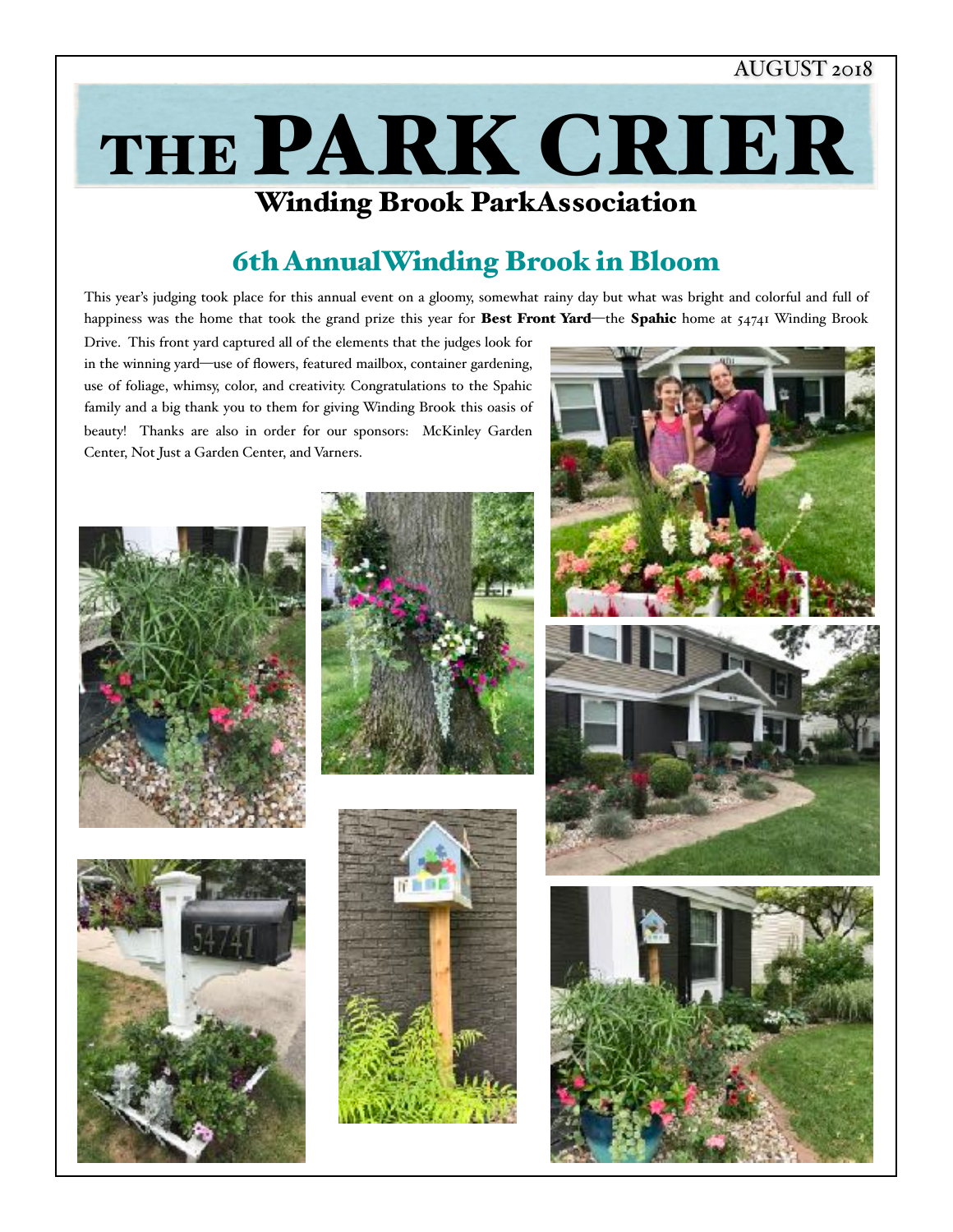## The Best of the Rest

## Best Front Yard

- 1. Spahic
- 2. Oliva
- 3. Mackey
- 3. Imamovic
- 4. Strasser
- 4. Koziatek
- 5. Spalding

#### Best Use of Flowers

- 1. Oliva, M.
- 2. Spahic
- 3. Imamovic
- 4. Mackey
- 5. Koziatek

#### Best Container

- 1. Sellers
- 2. Spahic
- 3. Firth
- 4. Penrose
- 5. Voor, J.
- 5. Pingel
- 5. Craig
- 5. Grover

#### Best Mail Box 1. Imamovic

- 
- 2. Spahic 3. Mackey
- 4. Strassser
- 
- 5. Whitcroft

#### Best Use of Foliage

- 1. Putman
- 2. Bradley
- 3. Brennan
- 4. Voor, D.
- 5. Feeks
- 5. Koziatek

# WBPA Board

*Michael Miller, President Tammy Emery, Vice President Laurel Eslinger, Secretary Bill Bagatini, Treasurer*

Sharon Burden—George Cressy III —Zach Dripps—Cory Hankins— Josh Higginbotham—Kathy Smith —John Voor









From top right clockwise:

Mirzetta Imamovic— Best Mailbox

Kim Stob— Most Improved

Best Containers— Mike and Kay Sellers

Best Use of Foliage— Putman

Best Use of Flowers— Mike Oliva—











## Board of Director's Meeting

Wednesday, September 19 6:00pm

Location: St. Joseph Regional Medical Center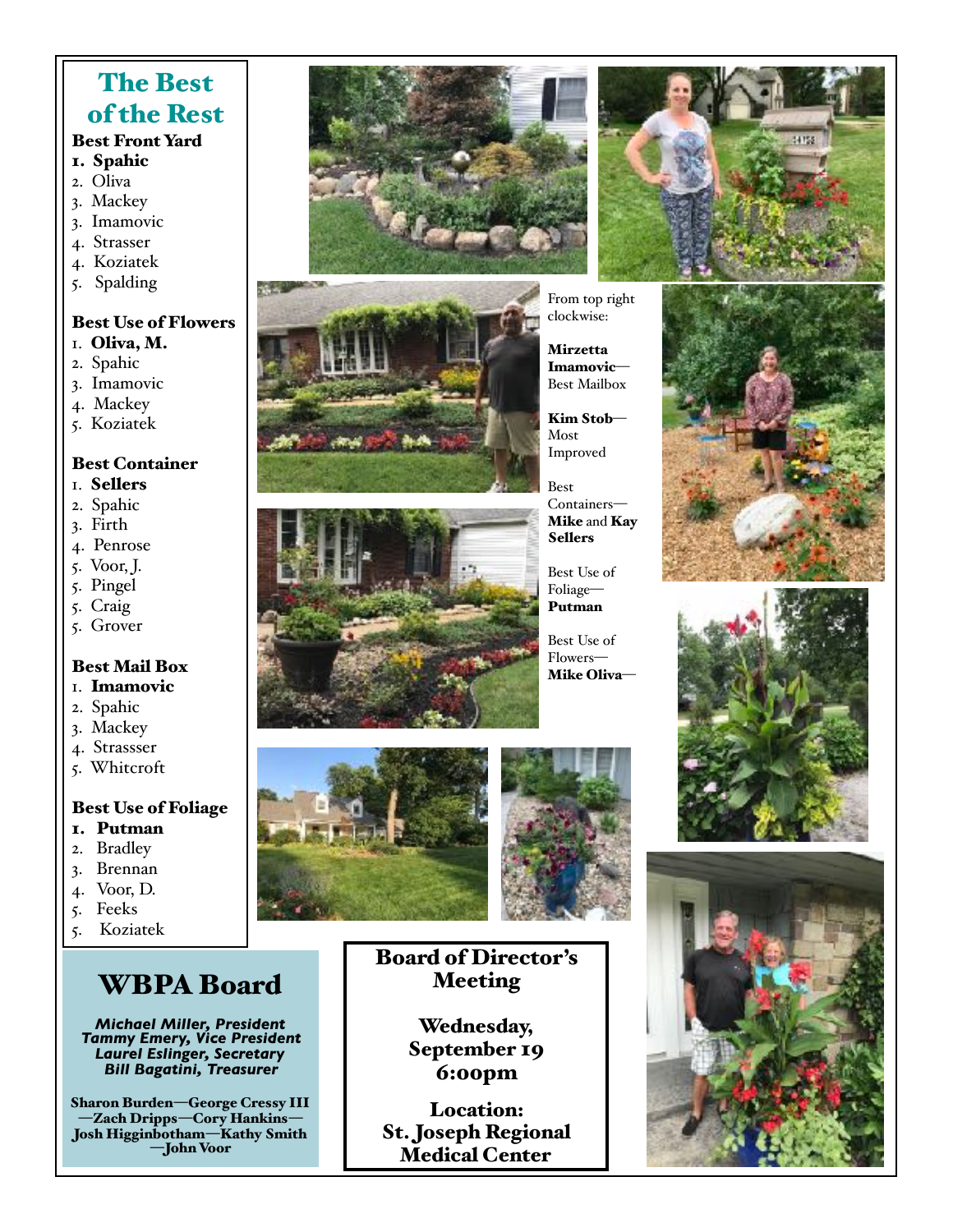# **A** Nextdoor

Almost everyday, your Winding Brook neighbors are signing up to keep better informed. For those of you who have already joined, you know Nextdoor's value as a tool that is helping to connect our neighborhood. Nextdoor is a private online network based on address so it is exclusive to Winding Brook unless you choose to include surrounding<br>neighborhoods. Your choice. This is neighborhoods. Your choice. now the vehicle that is used to alert you when there is something urgent that you should know regarding safety issues, upcoming meetings, events, items for sale, lost pets, etc. Please consider signing up if you haven't

already done so. It is well worth it and will help keep your family safe, informed, and up to date on our neighborhood. Just log website [windingbrookpark.com.](http://windingbrookpark.com) Look for the link in the upper right corner. It is faint so look hard!

## Our Pets at Risk

Did you know that rodent prevention can put our beloved pets at risk? Dcon, for example, can be used to combat rodent infestation but the rodents carry it and drop it at other locations and dogs and cats can come upon it and become very ill.

Recently, a resident's dog experienced this with severe consequences and it is still unknown if the dog will fully recover.

Please use extreme **caution** when resorting to the use of poisons for your pest control.

## **Speaking of Dogs…**

Dogs have been spotted in the neighborhood recently running from yard to yard marking their way as they go. Please keep your dog on a leash or chain and/or in a fenced in back yard. And if the dog is tied, make sure the chain is strong enough so the dog cannot break free and hurt other animals or passersby.

# **AROUND THE PARK**

#### Welcome!

New residents at 54711 Merrifield are **Jack** and Kim Stob who moved here from the Wheaton, Illinois area. Accompanying them were their collies, Maggie May and Violet Rose, and Calvin the cat! They recently retired and wanted a bigger house and here they are! They have been spending their time outside making improvements as well as doing some remodeling inside. They report they like the neighborhood a lot!

Andy and Brooke Fuller moved to 15376 Carriage Lane from South Bend along with their four daughters. Andy is the Director of Strategic Content at Notre Dame and Brooke has an online business—Super Kid Capes. She started her woman run business in her basement and now it has several employees and its own location. The Fullers love outside activities and to create and design things. They love Winding Brook and are very happy here!

Dylan Downing and Lauren Yowell moved here from Las Vegas to 54466 Old Bedford with their two children and dog Bey. Dylan works for Bennington Boats as a boat technician and Lauren designs kids clothing and has her own online  $b$  u s i n e s s 9TWENTYFIVEKIDS. They like Winding Brook because it is quiet and enjoy the close proximity to everything.

Very new residents are Ron and Courtney Pendergrass who live at 54533 Old Bedford with their son. They moved here from South Bend. Ron works for UPS Freight in South Bend as a local semi-truck driver and Courtney is a Client Manager Insurance in South Bend.

15645 Embers has new residents and they are Andrew Radjl and Stephanie Strasser. Stephanie is the daughter of Ann and Steve Strasser on Whispering Oak. Stephanie said that she loved growing up in Winding Brook and that when it was time to purchase a home, the choice was easy! Andrew is a global credit trade manager at Eaton Corporation and Stephanie is a teacher in the Penn-Harris-Madison School Corporation.

#### Free Little Library

Residents are using the Free Little Library at the corner of Winding Brook and Springmill and the one on Carriage Lane—are you? Give a book—get a book!

#### Numbers on Mail Boxes

Since Wayne Miller retired, we have had a number of mail carriers who are unfamiliar with the neighborhood. They have asked that we put numbers on boxes that don't already have them.

## Dues Paid—Thank You!

| <b>Bell</b><br><b>Brummitt</b><br>Fini<br>Grover<br><b>Hill</b> | Kriegel, D., Sr.<br>MacDonald<br><b>Mackey</b><br>Miller, R.<br>Siqueira | Smith, K.<br><b>Tapper</b><br>Thayer<br><b>Tirikos</b><br><b>Tomasch</b> |  |
|-----------------------------------------------------------------|--------------------------------------------------------------------------|--------------------------------------------------------------------------|--|
|                                                                 |                                                                          |                                                                          |  |